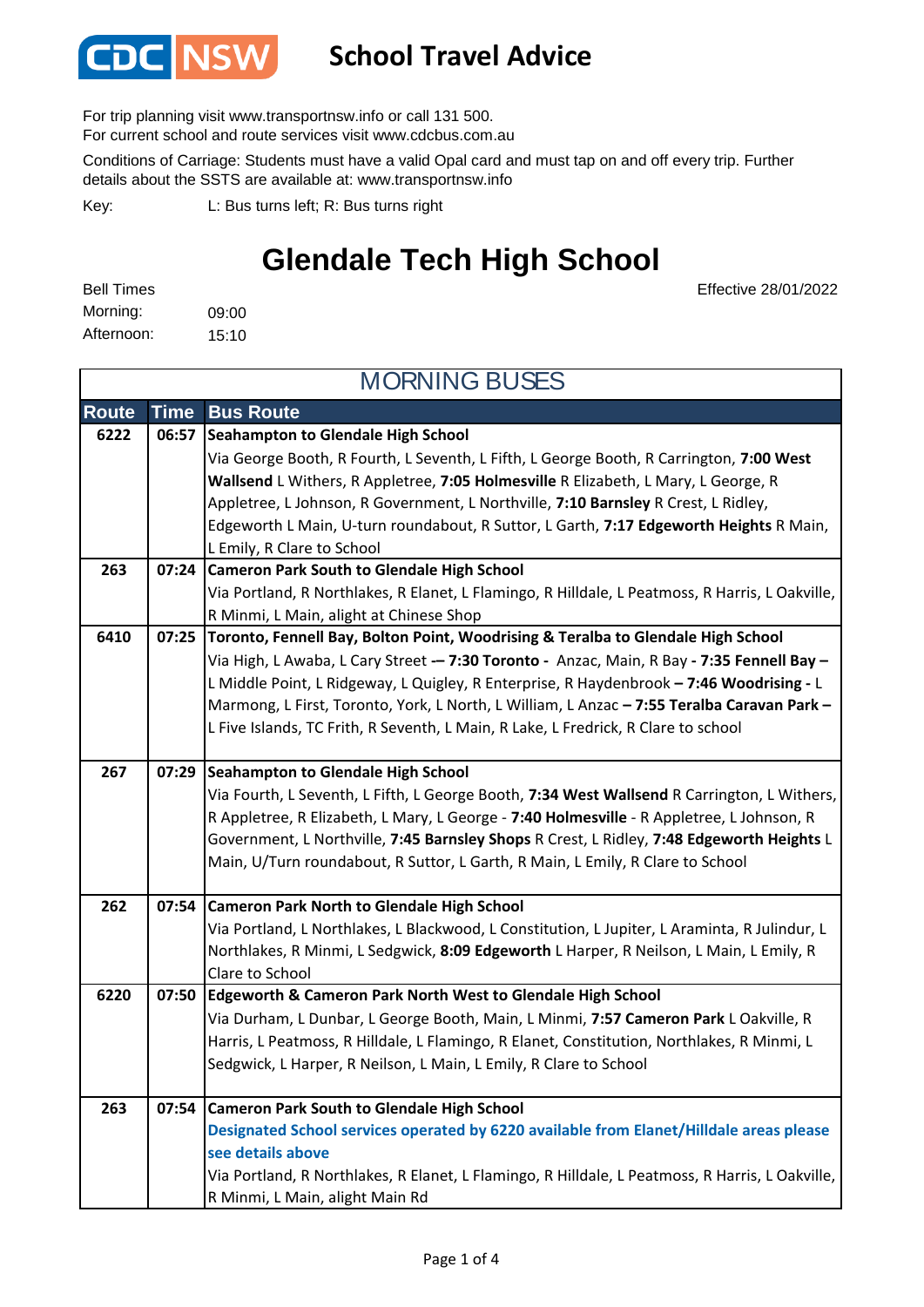### **CDC NSW** School Travel Advice

| <b>Route</b> | <b>Time</b> | <b>Bus Route</b>                                                                             |  |
|--------------|-------------|----------------------------------------------------------------------------------------------|--|
| 267          | 08:13       | Seahampton to Glendale High School                                                           |  |
|              |             | Via Fourth, L Seventh, L Fifth, L George Booth, 8:18 West Wallsend R Carrington, L Withers,  |  |
|              |             | R Brown, R Wallsend, L Teralba, Powell, R Withers, R Appletree, R Renwick, R Council, R      |  |
|              |             | Withers, L Appletree, R Elizabeth, L Mary, L George, 8:27 Holmesville R Appletree, L         |  |
|              |             | Johnson, R Government, L Northville, 8:32 Barnsley R Main, L Emily, R Clare to School        |  |
|              |             |                                                                                              |  |
| 268          |             | 08:16   Killingworth to Barnsley Shops                                                       |  |
|              |             | Via The Broadway, L Wakefield, R Northville, 8:22 Barnsley Shops via Hawkins Village loop,   |  |
|              |             | R Crest, R Ridley, L Windsor, R Suttor, L Garth, R Main, L Emily, R Clare to school          |  |
|              |             |                                                                                              |  |
| 6208         |             | 08:20 Wallsend to Glendale High School                                                       |  |
|              |             | Via Thomas, L Lake, L Reservoir, R Clarence, R Graham, L Glendale, R Main, R Fredrick, R     |  |
|              |             | Clare to School                                                                              |  |
| 6214         |             | 08:25   Wallsend & Elermore Vale to Glendale High School                                     |  |
|              |             | Via Cowper - at Newcastle, R Nelson, L Tyrrell, L Bunn, L Kokera, L Cowper, R Metcalfe, R    |  |
|              |             | Martindale, L Walford Elermore Vale Cardiff, R Croudace, L Jubilee, R Aries, L Croudace, L   |  |
|              |             | Lake, R Main, R Frederick, R Clare to School                                                 |  |
| 6212         |             | 08:31 Elermore Vale to Glendale High School                                                  |  |
|              |             | Via Grandview - at Chepham, L Smith, R Cardiff, L Watkins, L Jubilee, R Aries, L Croudace, L |  |
|              |             | Lake, R Main, R Frederick, R Clare to School                                                 |  |

#### AFTERNOON BUSES

1

 $\sqrt{ }$ 

| <b>Route</b> | <b>Time</b> | <b>Bus Route</b>                                                                                |
|--------------|-------------|-------------------------------------------------------------------------------------------------|
| 1374         | 12:55       | <b>Glendale High School to Elermore Vale</b>                                                    |
| Thu, Fri     |             | via Clare, R Fairleigh, L Main, L Lake, R Jubilee, R Aries, R Croudace, R Cardiff, L Smith      |
| Only         |             |                                                                                                 |
| 6219         | 13:45       | <b>Glendale High School (SENIORS) to Elermore Vale</b>                                          |
| Thu          |             | via Clare, R Fairleigh, L Main, L Lake, R Jubilee, R Croudace, R Aries, L Jubilee, R Watkins, R |
| Only         |             | Cardiff, L Smith, L Grandview, L Croudace, R Cardiff, Walford, L Thomas, R Lake, R Cowper,      |
|              |             | L Kokera, R Bunn, L Nelson, R Macquarie, L Minmi, 1 <sup>st</sup> R Maryland                    |
|              |             |                                                                                                 |
| 6227         | 14:10       | Glendale High School to Cameron Park - Extends to Killingworth Friday only                      |
| Fri Only     |             | via Clare, L Fredrick, R Main, R Minmi, L Oakville, R Harris, L Northlakes, L Elanet, R         |
|              |             | Flamingo, L Nightingale, R Flamingo, R Hilldale, R Springvale, R Hilldale, R Oakville, L        |
|              |             | Renfrew, R Oakville, R Minmi, R Main, L Northville, L Wakefield, R The Broadway, L              |
|              |             | Stephenson, R Park, R The Boulevarde, R The Broadway, L Wakefield                               |
|              |             |                                                                                                 |
| 6221         | 14:15       | <b>Glendale High School to Wallsend</b>                                                         |
| Fri Only     |             | via Clare, R Fairleigh, L Main, L Glendale, R Graham, L Clarence, R Reservoir, L Jubilee, L     |
|              |             | Aries, R Croudace to Cardiff Rd                                                                 |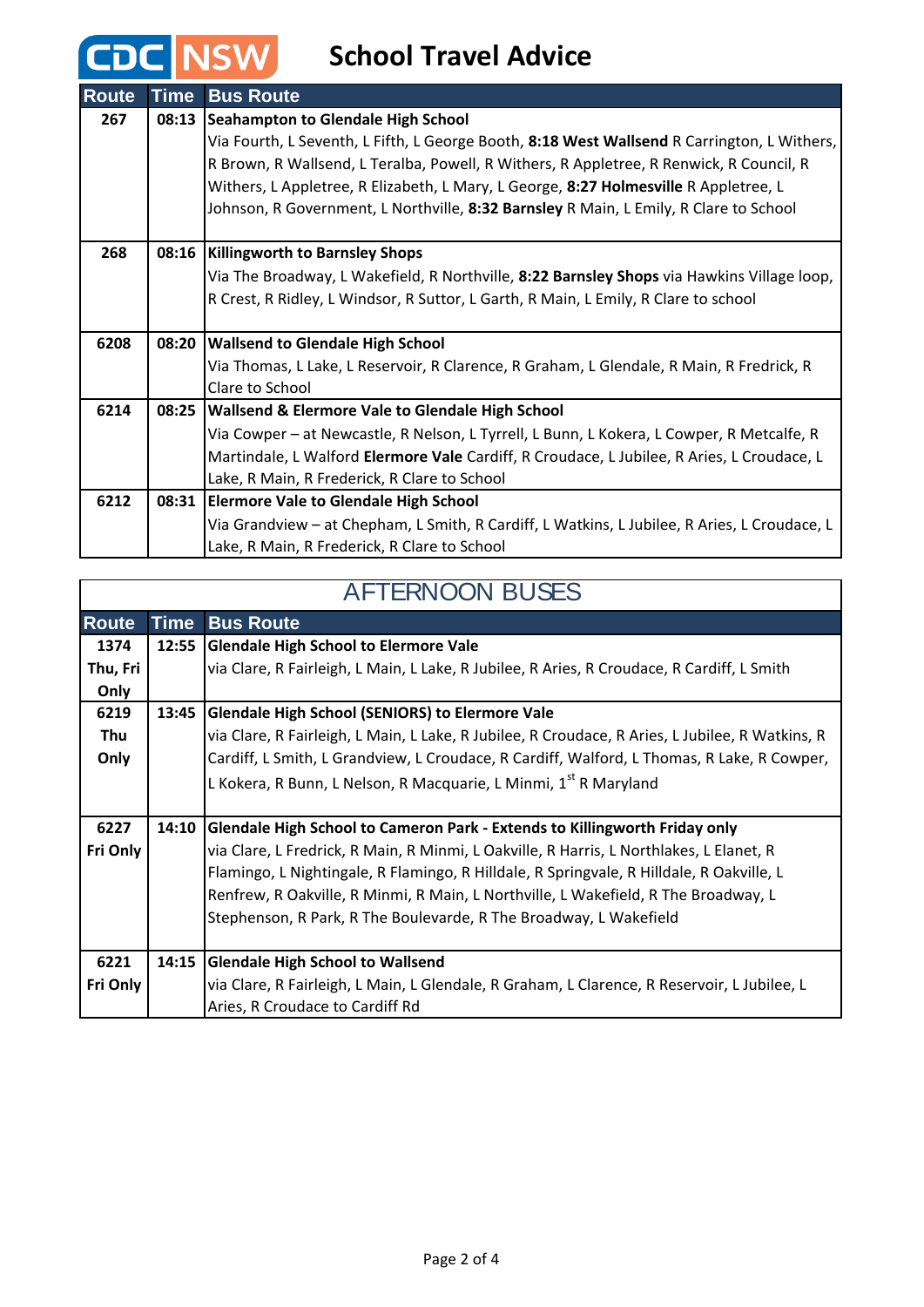## **CDC NSW** School Travel Advice

| <b>Route</b> | <b>Time</b> | <b>Bus Route</b>                                                                                |
|--------------|-------------|-------------------------------------------------------------------------------------------------|
| 6223         | 14:15       | <b>Glendale High School to Cameron Park</b>                                                     |
| Fri Only     |             | via Clare, L Fredrick, R Main, R Minmi, L Oakville, R Harris, L Peatmoss, R Hilldale, L         |
|              |             | Flamingo, R Elanet, L Northlakes, Constitution, L Jupiter, L Araminta, R Julindur               |
|              |             |                                                                                                 |
| 6229         | 14:15       | <b>Glendale High School to West Wallsend</b>                                                    |
| Fri Only     |             | via Clare, L Frederick, R Main, L Northville, Barnsley Shops R Government, L Johnson, R         |
|              |             | Appletree, L George, Holmesville R Mary, R Elizabeth, L Appletree, L Withers, West              |
|              |             | <b>Wallsend R Carrington</b>                                                                    |
| 6238         | 14:15       | <b>Glendale High School to Wallsend</b>                                                         |
| Fri Only     |             | Via Clare, R Fairleigh, L Main, L Lake, R Jubilee, R Croudace, R Aries, L Jubilee, R Watkins, L |
|              |             | Cardiff, L Thomas, R Lake, R Cowper, L Kokera, R Bunn, L Nelson, R Macquarie, L Minmi, R        |
|              |             | Maryland to Glendore PS                                                                         |
| 6239         | 14:15       | <b>Glendale High School to Edgeworth</b>                                                        |
| Fri Only     |             | via Clare, L Frederick, R Main, R Neilson, L Harper, R Sedgwick, R Minmi, L Northlakes, L       |
|              |             | Harris, L Oakville, R Minmi, R Main, R Durham, L Dunbar, L George Booth, Main, R Garth, R       |
|              |             | Suttor, L Main, L Northville, L Crest                                                           |
| 6286         | 14:15       | <b>Glendale High School to Cameron Park</b>                                                     |
| Fri Only     |             | First drop Portland Dr - via R Clare, L Fredrick, R Main, R Portland, L Northlakes, L           |
|              |             | Blackwood, L Constitution, L Jupiter, L Araminta, R Julindur, L Northlakes, R Minmi             |
|              |             |                                                                                                 |
| 6433         | 14:15       | Glendale High School to Teralba, Bolton Point, Blackalls Park & Toronto                         |
| Fri Only     |             | R Clare, L Frederick, R Lake, L Main, R Seventh, L TC Frith, Five Islands, R Anzac, L William - |
|              |             | Teralba Station - Toronto, First, R Fourth, L Marmong, L Harmon, George, Ridgeway -             |
|              |             | Bolton Point - R Middle Point, R Bay, Macquarie, L Fassifern Rd, R Tucker into Station,         |
|              |             | Tucker, Fassifern, South - Blackalls Park - Railway, Cook, R Awaba, L Milford, R Carleton, R    |
|              |             | Awaba - Toronto                                                                                 |
| 267          | 15:22       | <b>Glendale High School to West Wallsend</b>                                                    |
| Mon to       |             | via Clare, L Frederick, R Main, L Northville, Barnsley Shops R Government, L Johnson, R         |
| Thu          |             | Appletree, L George, Holmesville R Mary, R Elizabeth, L Appletree, L Withers, West              |
| Only         |             | Wallsend R Carrington, L George Booth, R Fourth, L Seventh, L Fifth                             |
|              |             |                                                                                                 |
| 262          | 15:24       | <b>Glendale High School to Cameron Park</b>                                                     |
| Mon to       |             | via Route 262 please refer to public timetable - Please note students will not be allowed       |
| Thu          |             | to board on Main Rd Glendale only on School grounds.                                            |
| Only         |             |                                                                                                 |
| 268          | 15:26       | Glendale High School to Killingworth (See Route 6227 below for Friday)                          |
| Mon to       |             | via Clare, R Frederick, R Main, L Garth, R Suttor, L Windsor, R Ridley, L Crest, L Northville,  |
| Thu          |             | Barnsley Shops, L Wakefield, R The Broadway, Killingworth R Stephenson, R Killingworth, R       |
| Only         |             | Brooks, L The Broadway.                                                                         |
| 6153         | 15:38       | <b>Glendale High School to Wallsend</b>                                                         |
|              |             | via Clare, R Fairleigh, L Main, L Glendale, R Graham, L Clarence, R Reservoir, L Jubilee, L     |
|              |             | Aries, R Croudace to Cardiff Rd                                                                 |
| 6161         | 15:40       | Glendale High School to Cameron Park - Extends to Killingworth Friday only                      |
| Mon to       |             | via Clare, L Fredrick, R Main, R Minmi, L Oakville, R Harris, L Northlakes, L Elanet, R         |
| Thu          |             | Flamingo, L Nightingale, R Flamingo, R Hilldale, R Springvale, R Hilldale, R Oakville, L        |
| Only         |             | Renfrew, R Oakville                                                                             |